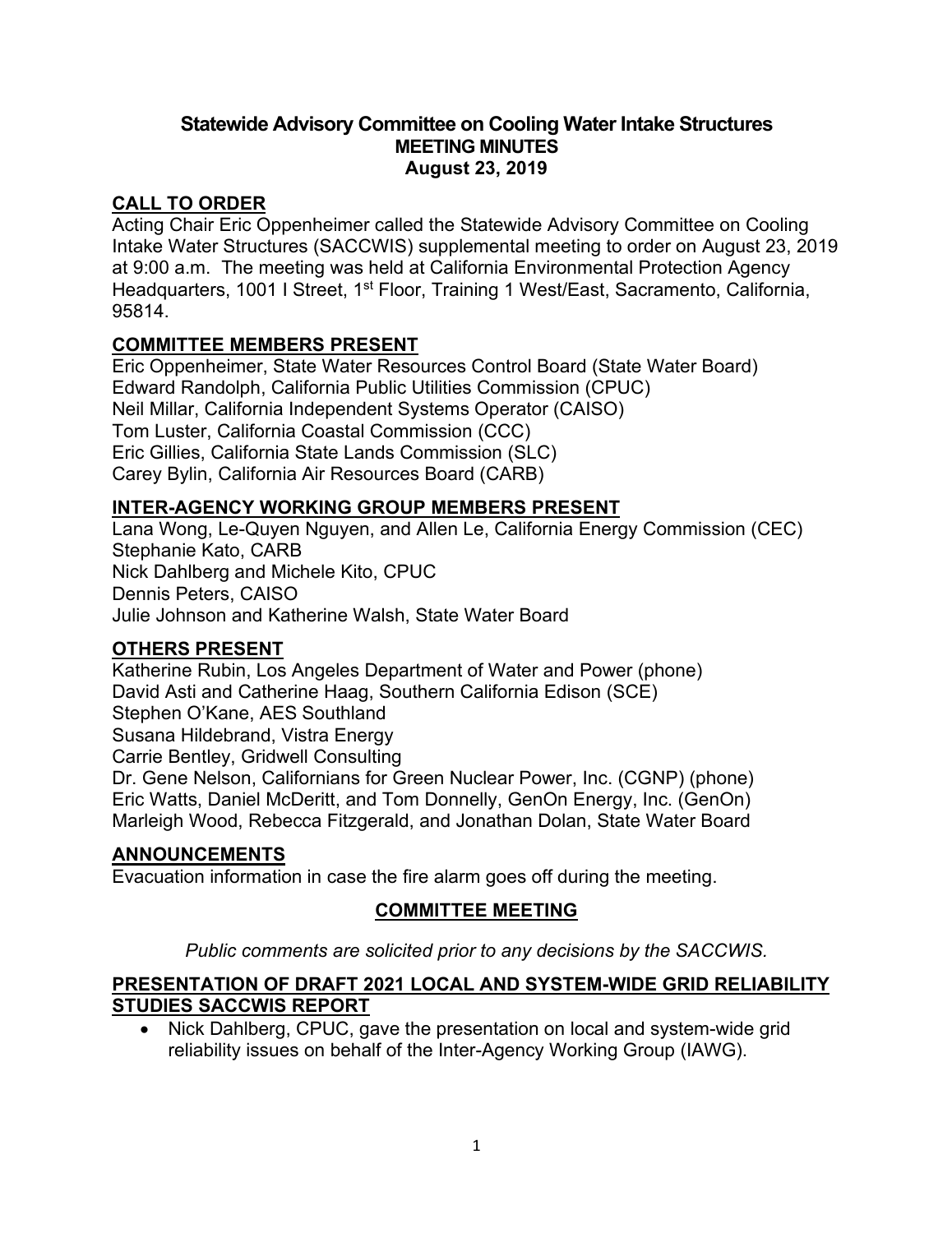- Julie Johnson, State Water Board, proposed a minor, clarifying language change to Section 5.2 of the SACCWIS Report to correct a date associated with Alamitos Generating Station's Title V air permit.
- SACCWIS members recommended modifying part of the recommended alternative in Section 6.5 of the SACCWIS Report to recommend the State Water Board defer the compliance dates for Alamitos Units 3, 4, and 5 and one or more additional OTC resources for two or more years, but no longer than necessary, to ensure local and system-wide grid reliability. Previously, the recommendation was to defer the compliance dates for Alamitos Units 3, 4, and 5 and one or more additional OTC resources until December 31, 2022. SACCWIS members directed State Water Board staff to carry this proposed language throughout the draft SACCWIS Report, where appropriate, for consistency.

### **COMMITTEE MEMBER COMMENTS**

- Eric Oppenheimer, State Water Board
- · Neil Millar, CAISO
- Tom Luster, CCC
- · Edward Randolph, CPUC
- Carey Bylin, CARB
- · Eric Gillies, SLC

### **PUBLIC COMMENTS ON AGENDA ITEMS**

- · David Asti, SCE
- Stephen O'Kane, AES-Southland
- Eric Watts, GenOn
- · Susanna Hildebrand, Vistra Energy
- · Dr. Gene Nelson, CGNP
- Lana Wong, CEC
- Rebecca Fitzgerald and Kat Walsh, State Water Board

#### **COMMITTEE ACTION ITEMS**

#### **CONSIDERATION OF THE 2021 LOCAL AND SYSTEM-WIDE GRID RELIABILITY STUDIES SACCWIS REPORT**

**Motion:** Eric Oppenheimer moved to approve the SACCWIS Report with proposed language changes as discussed during the meeting with the caveat that changes to Section 6.5 Alternative 3 would be carried through the entire report for consistency. **MOTION CARRIED:** 2021 Local and System-Wide Grid Reliability Studies SACCWIS Report with changes approved unanimously.

### **DESIGNATION OF A SACCWIS MEMBER TO PRESENT THE FINDINGS OF THE 2021 LOCAL AND SYSTEM-WIDE GRID RELIABILITY STUDIES SACCWIS REPORT TO THE STATE WATER BOARD**

Edward Randolph, CPUC, volunteered to present the findings of the SACCWIS Report to the State Water Board.